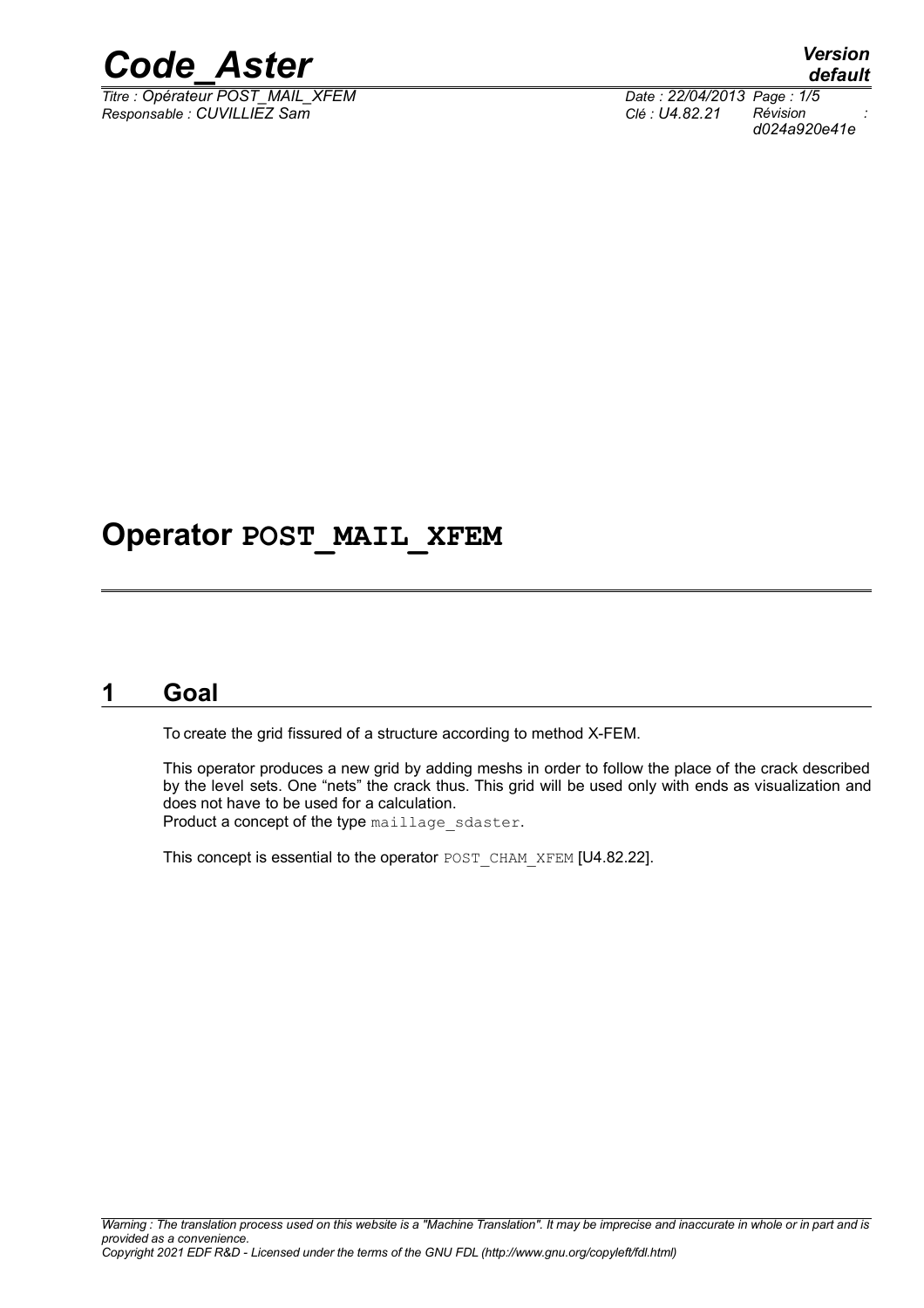# *Code\_Aster Version*

*Titre : Opérateur POST\_MAIL\_XFEM Date : 22/04/2013 Page : 2/5 Responsable : CUVILLIEZ Sam Clé : U4.82.21 Révision :*

*default*

## **2 Syntax**

| ٠ | MODEL<br>$=$ Mo,              |                          | [modele_sdaster]  |
|---|-------------------------------|--------------------------|-------------------|
| ♦ | $PREF_NOEUD_X = / pref_nx,$   | $/$ 'NX'                 | [DEFECT]          |
| ♦ | $PREF_NOEUD_M = / pref_n,$    | $/$ 'Nm'                 | [DEFECT]          |
| ♦ | $PREF_NOEUD_P = / pref_np,$   | 'NP'                     | [DEFECT]          |
| ♦ | PREF_MAILLE_X= / $pref\_mx$ , | / $"$ MX'                | [DEFECT]          |
| ♦ | $PREF_GROUP_CO = / pref_mx,$  | / 'NFISSU'               | [DEFECT]          |
| ♦ | TITLE                         | $=$ title,               | [see $U4.03.01$ ] |
| ♦ | INFORMATION                   | $= 1,$<br>$\overline{2}$ | [DEFECT]          |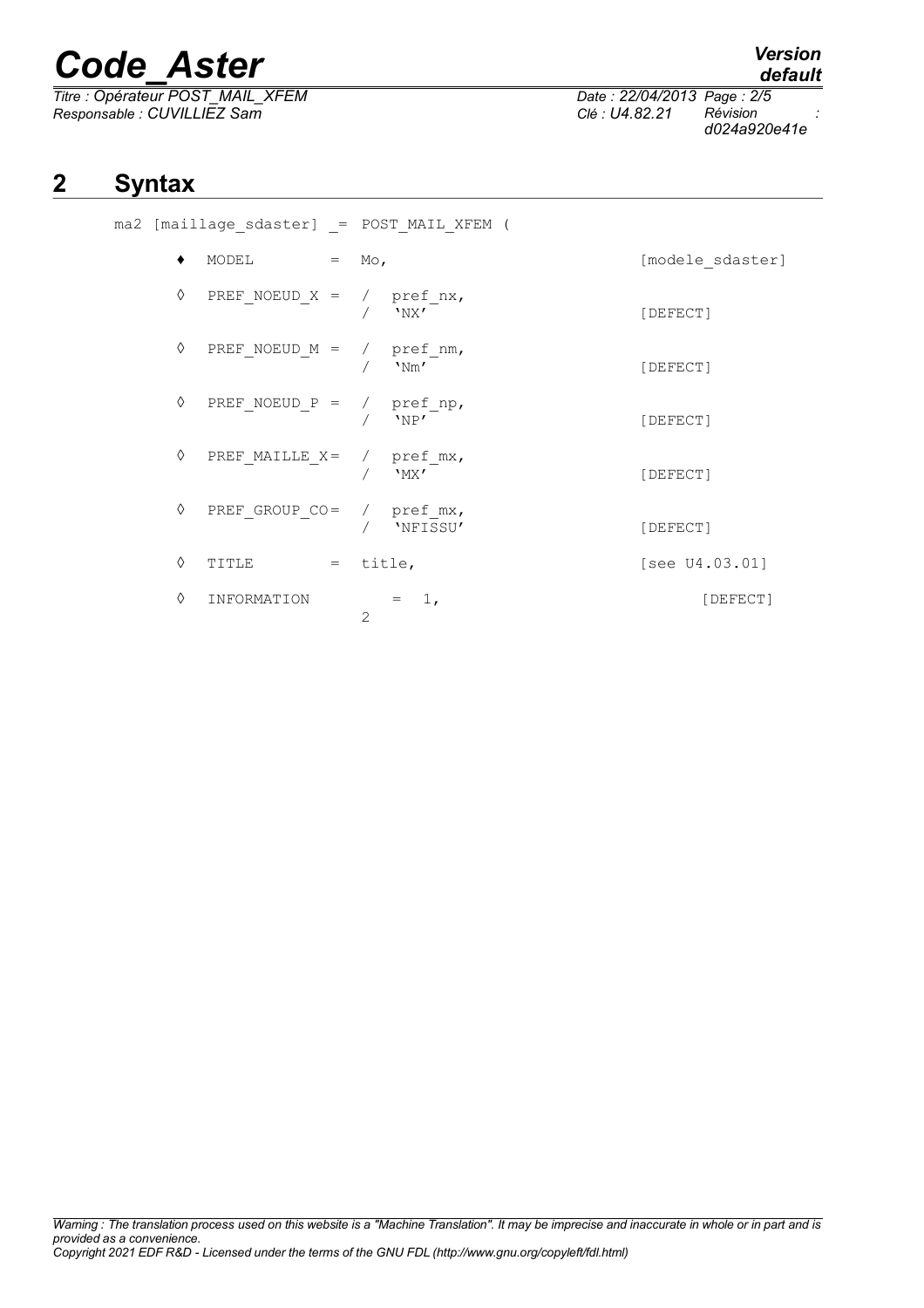## *Code\_Aster Version*

*Titre : Opérateur POST\_MAIL\_XFEM Date : 22/04/2013 Page : 3/5 Responsable : CUVILLIEZ Sam Clé : U4.82.21 Révision :*

*d024a920e41e*

## **3 Operands**

#### **3.1 Operand MODEL**

 $MODEL = MO,$ 

Name of model X-FEM generated by the order MODI\_MODELE\_XFEM.

### **3.2 Operands PREF\_NODE\_X, PREF\_NODE\_M, PREF\_NODE\_P, PREF\_MAILLE\_X, PREF\_GROUP\_CO**

- PREF\_NOEUD\_X = pref\_nx,
- $\sqrt{\text{PREF}}$  NOEUD  $M = \text{pref}$  nm,
- $\sqrt{\text{PREF}}$  NOEUD P = pref np,
- PREF MAILLE  $X = \text{pref}$  mx,
- PREF\_GROUP\_CO= pref\_gc,

pref\_nx : prefix of the name of the new simple nodes (not located on the lips). pref\_nm : prefix of the name of the new double nodes located on the lip "less". pref\_nm : prefix of the name of the new double nodes located on the lip "more".  $\text{pref}$ <sub>mx</sub> : prefix of the name of the new meshs. pref<sup>qc</sup> : name of the group created with the nodes located on the lip "less".

The names by default can cause errors if these names already exist in the initial grid (what can be the case with a grid coming from Salomé, because Salomé does not name the nodes *N1* , *N2* …).

The group of nodes  $PREF$  GROUP  $CO$  is intended to be used for the postprocessing of the contact. It contains exactly the nodes on the side slave of the crack which will carry ddls of contact (after call to POST CHAM XFEM).

#### **3.3 Remarks**

- 1) The concept produced by this order is only reserved for the postprocessing of elements X-FEM. To in no case, it will not have to be used for calculation.
- 2) To allow the opening of the crack, the nodes tops of the initial grid pertaining to the crack were doubled and of new nodes of the plan of crack were added to carry out the under-cutting of meshs X-FEM.
- 3) GROUP MA groups of the healthy grid are preserved in the grid post-treaty:
	- if a mesh of one GROUP MA is classical, it is copied such as it is in GROUP MA grid post-treaty,
	- if a mesh of one  $GROUP$  MA is X-FEM, it is replaced by its subelements in  $GROUP$  MA grid post-treaty, provided the mesh is quite affected of a model.

It may be thus that some GROUP MA disappear, if they contain only meshs without modeling.

4) To allow the visualization of the funds of cracks, of the nodes and the meshs are built in these points. The prefix of the built nodes is *NF* and that of the meshs is *MF* . The meshs are of the type POI1 in 2D and SEG2 in 3D.

Groups of nodes and meshs are also built. groups of nodes are named NF\_xx\_yy where *xx* indicate *xx* ième crack and *yy yy* ième bottom. The groups of meshs are named MF xx yy or *xx* indicate *xx* ième crack and *yy yy* ième bottom.

## **4 Example of use**

*Warning : The translation process used on this website is a "Machine Translation". It may be imprecise and inaccurate in whole or in part and is provided as a convenience.*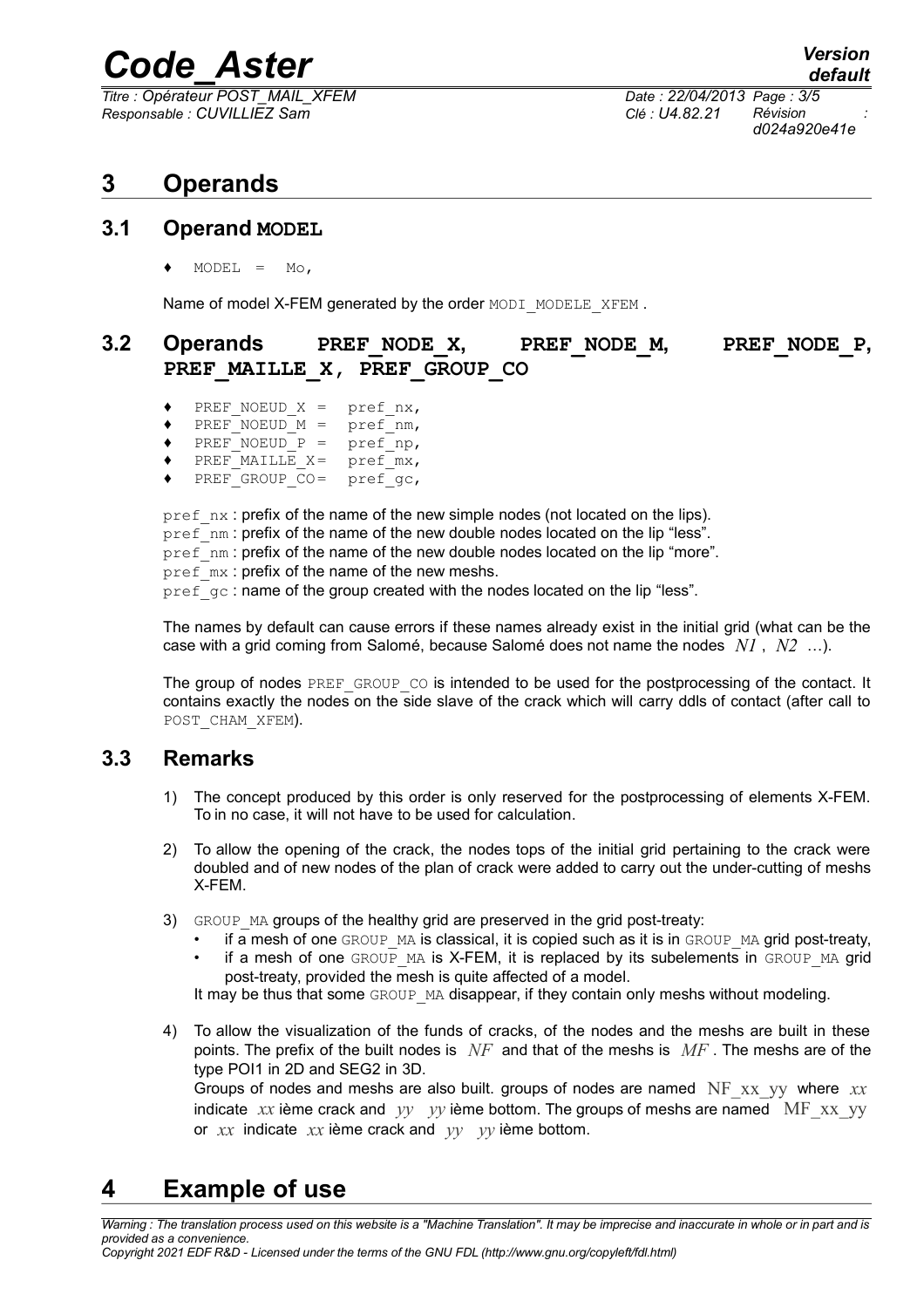# *Code\_Aster Version*

*Titre : Opérateur POST\_MAIL\_XFEM Date : 22/04/2013 Page : 4/5 Responsable : CUVILLIEZ Sam Clé : U4.82.21 Révision :*

*d024a920e41e*

## **4.1 Bar fissured with X-FEM (treated by test SSNV173A)**

#### **4.1.1 Voluminal grid initial (not fissured)**

Grid made up of only one nets of type HEXA8



#### **4.1.2 Extract of the command file**

```
BEGINNING ();
# Definition of the model
MODELEIN=AFFE_MODELE ( MAILLAGE=MAILLAG2,
                       AFFE= F ( GROUP MA=' VOL',
                                 PHENOMENE=' MECANIQUE',
                                 MODELISATION='3D',),);
# Definition of the crack (planes)
LN=FORMULE (NOM_PARA= (YX', YY', YZ'), VALE=' Z-12.5 ');
LT=FORMULE (NOM PARA= ('X', 'Y', 'Z'), VALE=' X-10. ');
FISS=DEFI_FISS_XFEM ( MODELE=MODELEIN,
                       DEFI_FISS=_F ( FONC_LT=LT,
                                    FONC LN=LN, ),
                       GROUP_MA_ENRI=' VOL',);
# Taken into account of the crack in the model
MODELEK=MODI_MODELE_XFEM ( MODELE_IN=MODELEIN,
                          FISSURE=FISS,
                          INFO=2,);
# Design of the grid fissures
MA_XFEM=POST_MAIL_XFEM ( MODELE=MODELEK,);
```
#### END  $()$  ;

*Warning : The translation process used on this website is a "Machine Translation". It may be imprecise and inaccurate in whole or in part and is provided as a convenience. Copyright 2021 EDF R&D - Licensed under the terms of the GNU FDL (http://www.gnu.org/copyleft/fdl.html)*

## *default*